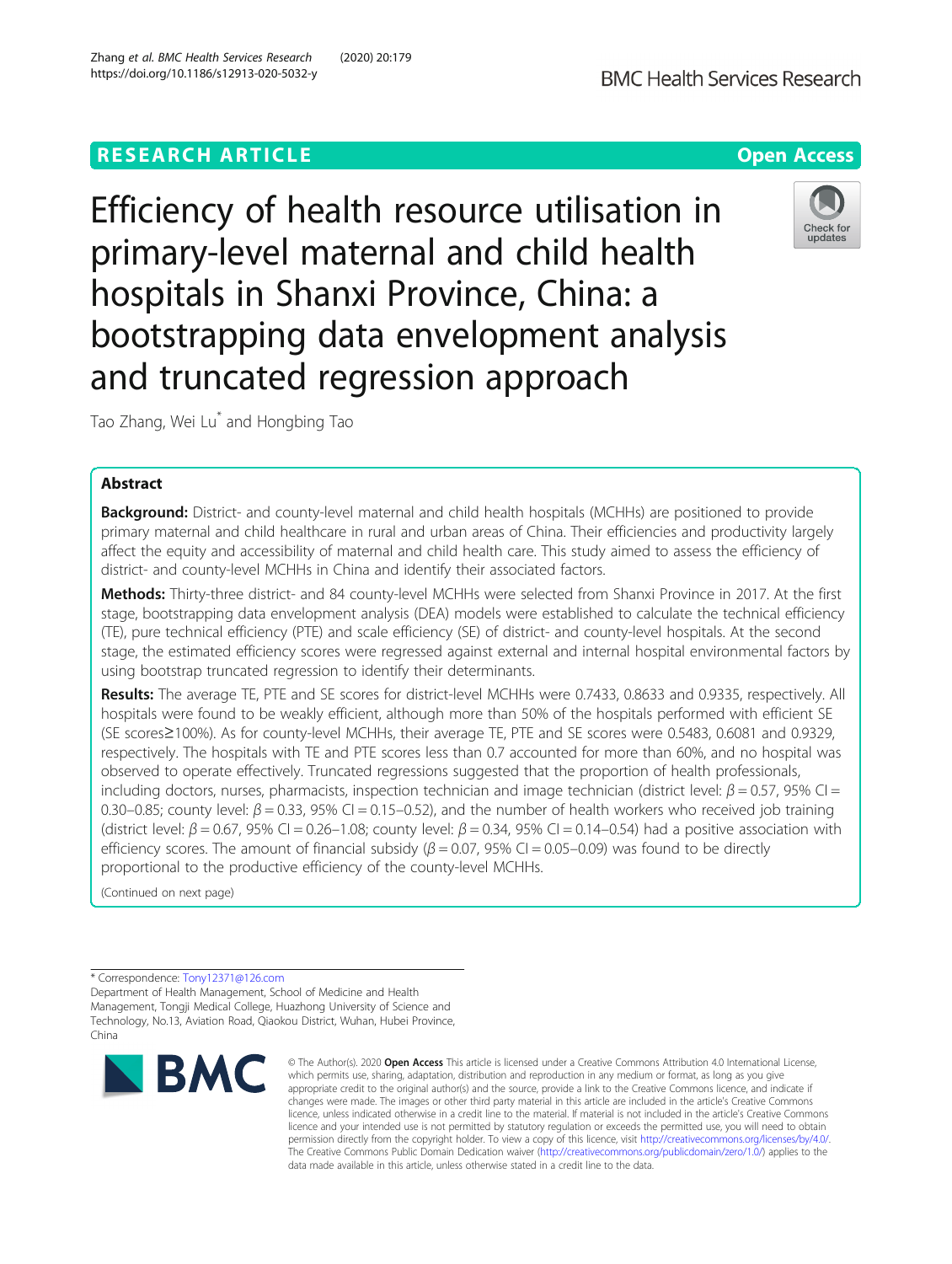# (Continued from previous page)

Conclusion: The operational inefficiency of district- and county-level MCHHs in Shanxi Province is severe and needs to be substantially improved, especially in terms of TE and PTE. Hiring additional medical personnel and ensuring the stability of the workforce should be prioritised. The Chinese government must provide sufficient financial subsidy to compensate for service costs.

Keywords: China, Data envelopment analysis, Maternal and child health hospital, Technical efficiency, Truncated regression

# Background

The health status of women and children directly reflect the level of national health and social development [\[1](#page-7-0)]. The number of women and children accounts for nearly two-thirds of the whole population in China, and maternal and child health care (MCHC) has always been the focus of government welfare programmes [\[2](#page-7-0)]. In the eight Millennium Development Goals (MDGs) advocated by the United Nations, two MDGs are directly related to MCHC: MDG 4 (a two-third reduction in under-5 mortality between 1990 and 2015) and MDG 5 (a three-quarter reduction in maternal mortality ratio between 1990 and 2015) [\[3](#page-7-0)]. Although the MDGs have come to the end of their term, a post-2015 agenda comprising 17 Sustainable Development Goals are implemented, in which the health and well-being of women and children are still two important goals [[4\]](#page-7-0). Being a United Nations member, the Chinese government has launched the policy of 'China women and children development programme' every 10 years since 2001 with the aim of providing equitable and high-quality maternal and child care to protect their basic health rights [\[5](#page-7-0)].

China's one-child policy was replaced by a universal two-child policy (almost all Chinese people can have their preferred number of children) in 2015. Although several studies have indicated that this new policy is unlikely to cause a large increase in the average birth rate in China, some regions, such as rural areas and small towns, may face an increase in fertility due to an unbalanced development level across the country [\[6](#page-7-0)]. Therefore, the service capacity of MCHHs should be improved.

In recent years, the Chinese government has made huge investments in MCHC, especially in terms of the physical facilities and human resources of maternal and child health hospitals (MCHHs). Predictably, these efforts have generated remarkable effects. For example, MDG 4, which aims to reduce child mortality by two-thirds, has been reached in advance of 9 years; MDG 5, which seeks to decrease maternal mortality by three-quarters, has been achieved 1 year ahead of schedule [\[7](#page-7-0)–[9](#page-7-0)]. However, unequal and inefficient MCHC remains a persistent issue in China, and an MCH service network is lagging in the entire healthcare system [\[7](#page-7-0)].

The administrative divisions in China are divided into four levels: provincial, municipal, county/district and township levels. Accordingly, the MCHC system is composed of different levels of MCHHs. Given that MCHHs are absent at the township level in China, county- and district-level MCHHs are positioned to provide primary healthcare institutions. Although county- and districtlevel hospitals are classified at the same administrative level, they have different functions. County-level MCHHs are located in rural regions and provide MCH services for rural residents. By contrast, district-level MCHHs are located in urban regions and provide MCH services for urban residents [[10\]](#page-7-0). However, the development of both county- and district-level MCHHs has been lagging due to a serious shortage in health resources, particularly in the number of professional health workers [\[11](#page-7-0)]. To address these problems, the Chinese government has allotted sufficient funds into the primary healthcare sector, including MCHHs, since China's 2009 health system reform [[12](#page-7-0)]. Therefore, whether these resources have been well utilised must be examined.

Previous studies that investigated the productive efficiency of MCHHs in China have provided insightful evidence. For instance, XU Yan et al. (2013) measured and evaluated the productive efficiency of 85 county-level MCHHs in Jiangsu Province and found that 58.8% of the hospitals have a low level of productive efficiency [\[13](#page-8-0)]. Xuan Wang et al. suggested that the overall operational efficiency of county-level MCHHs in Guangxi is low and needs to be substantially improved [\[10](#page-7-0)]. Other relevant studies found that the inefficiency of MCHHs greatly affects the quality and equality of MCH services [[10,](#page-7-0) [14](#page-8-0)–[16\]](#page-8-0).

To date, existing literature has rarely scrutinised the productive efficiency of primary-level MCHHs after China's new round of healthcare system reforms and their multi-faceted influencing factors, although studies have closely examined the performance of MCHHs in terms of productive efficiency. The objectives of this study were to measure the productive efficiency of county- and district-level MCHHs and identify their associated factors from the perspectives of internal and external environments. We hope to provide appropriate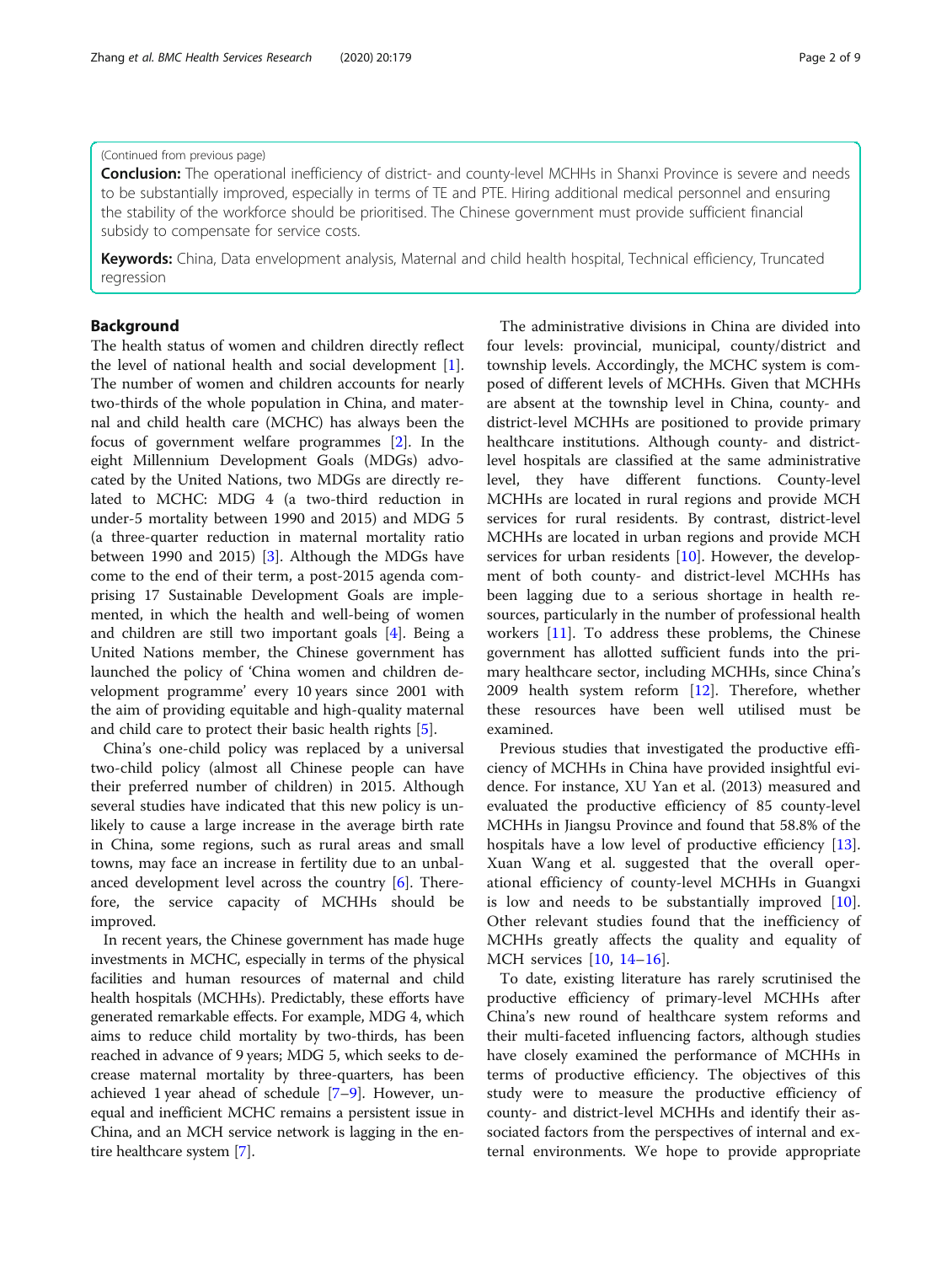strategies for the sustainable development of primarylevel MCHHs in China.

# Methods

# Study setting

Shanxi Province, located in the central region of China, had a population of approximately 36 million in 2017, andthe female and children populations accounted for 48.1 and 15.5%, respectively. Its per capita gross domestic product (GDP) was 40,557 Chinese Yuan in 2017, ranking it 26th amongst 31 provinces and municipalities in mainland China. A total of 134 provincial-, municipaland district−/county-level MCHHs provide healthcare services across the entire province.

### Data sources

We adopted a census sampling approach to investigate 117 primary-level MCHHs (33 district-level and 84 county-level MCHHs) in Shanxi Province. The selfadministered questionnaire related to the input and output of MCHHs was distributed to managers in each hospital via e-mail, and all questionnaires were returned (response rate: 100%) from June to August 2018. After checking the returned questionnaires for completeness, the data were inputted into the database. In addition, some information about the external hospital environment, such as population and GDP, was extracted from Shanxi Statistical Yearbook in 2017. No patient information was included in this study.

# Statistical analysis

This study applied a two-stage analysis strategy: firstly, a bootstrapping data envelopment analysis (DEA) was used to measure productive efficiency of county- and district-level MCHHs. We then adopted bootstrap truncated regression to explore the factors associated with their productive efficiency.

### Stage one: a bootstrapping DEA

DEA is widely used to examine the productive efficiency of health institutions around the world because it does not require assumptions on functional form and can be used for relative productive efficiency analysis with multiple inputs and outputs [\[17](#page-8-0), [18\]](#page-8-0). The DEA model comprises the CCR model (production is constant return to scale [CRS], where an increase in the input will result in a proportional increase in the output) and the BCC model (production is variable return to scale [VRS], which means that an increase in the input will result in either an increase or decrease in the output when units are not operating at optimum scale) [[18](#page-8-0)]. Technical efficiency (TE) measured by the CCR model may be altered by scale efficiency (SE) [\[18](#page-8-0)]. VRS has two dimensions: increasing returns to scale (IRS), that is, increasing the

input of one unit brings over one unit increase in outputs; and decreasing returns to scale (DRS), which indicates one unit increase in inputs will result in below one unit increase in output [[19\]](#page-8-0). The BCC model calculates the pure technical efficiency (PTE) that incorporates the effect of SE [\[18](#page-8-0), [20](#page-8-0)]:

$$
TE_{DEA-CRS} = PTE_{DEA-VRS} \times SE
$$

However, all decision-making unit (DMU) scores in the DEA model decrease in a fluctuating range when influenced by environmental and random factors. Thus, using traditional DEA to measure productive efficiency scores may generate bias [[21](#page-8-0)]. To correct this bias, we introduced a bootstrapping technique by simulating the data-generating process to obtain a new estimate for each simulated sample [[22\]](#page-8-0). The simulated data set is approximately equivalent to the original one, which means that the sampling distributions and standard deviations are close to the original ones. The productive efficiency scores estimated via bootstrapping DEA can produce bias-corrected productive efficiency, thereby resulting in highly accurate productive efficiency scores. Thereafter, Simar and Wilson introduced a smooth bootstrapping procedure to accurately estimate the productive efficiency scores, and it has been applied internationally to measure the relative productive efficiency [[23,](#page-8-0) [24\]](#page-8-0).

Furthermore, the use of an output-orientated DEA, where DMUs are given a fixed quantity of resources (inputs) and asked to maximise output, is appropriate because the input of public hospitals is determined centrally by the Ministry of Health in China; hence, hospital managers have no control over the size of the hospitals they run [[25](#page-8-0)]. The output-oriented DEA using a smooth bootstrapping procedure was adopted and operated on STATA 14.0.

### Stage two: bootstrapping truncated regression

Given that the range of relative productive efficiency scores calculated by the DEA model falls between 0 and 1, a Tobit and truncated regression model has traditionally been used to evaluate the factors affecting the productive efficiency [[10,](#page-7-0) [16\]](#page-8-0). However, Simar and Wilson argued that the use of a Tobit or truncated regression in a two-stage analysis is inappropriate based on two reasons: firstly, the productive efficiency scores estimated by DEA may be corrected with each other; thus, the results in the error term in these models are serially correlated and a standard inference is not valid. Secondly, in small samples, the explanatory variables used in regression analysis may be associated with the variables used for calculating productive efficiency scores in the DEA, thereby establishing a correlation between the error term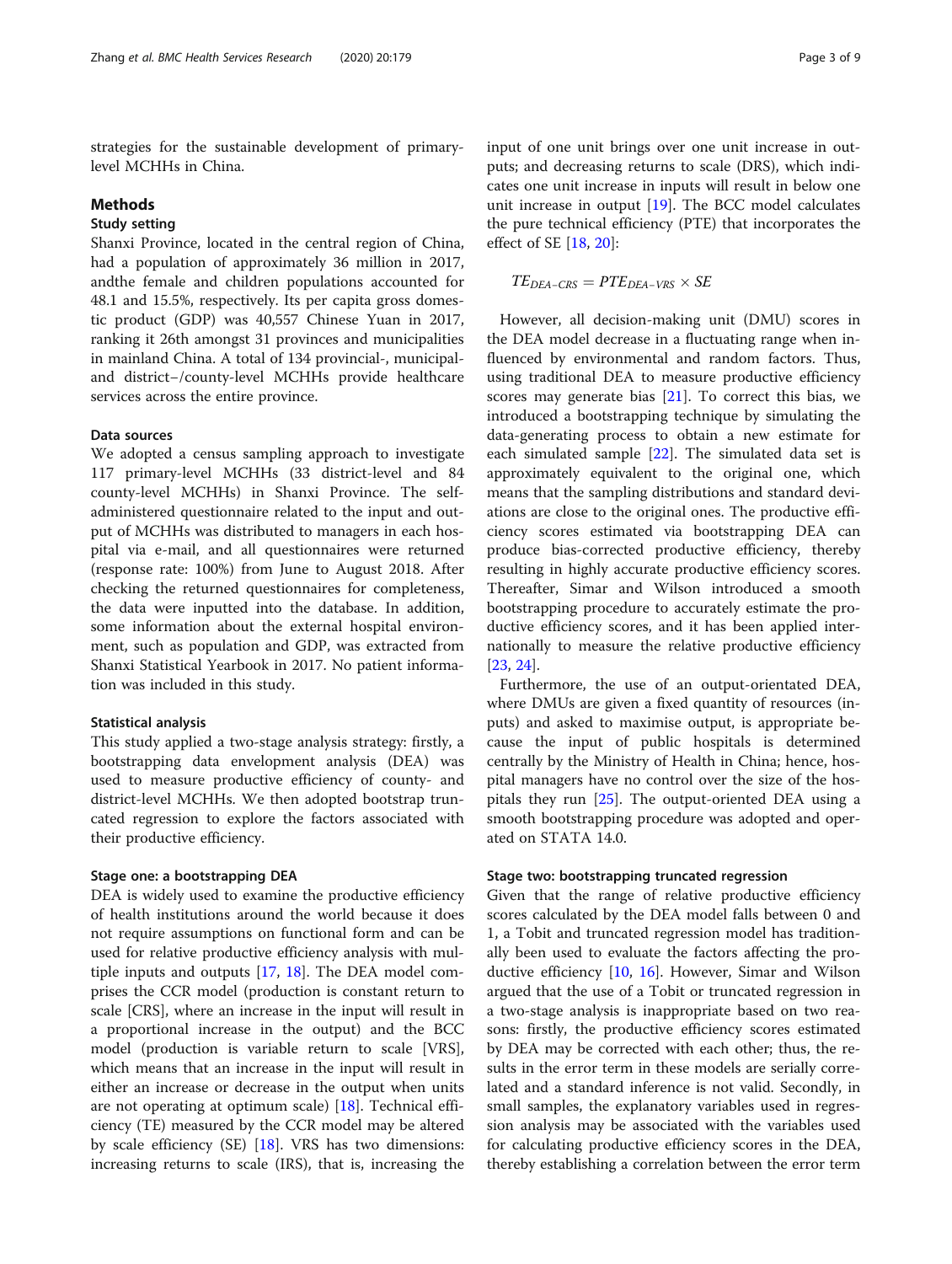<span id="page-3-0"></span>and the explanatory variables [[26,](#page-8-0) [27](#page-8-0)]. To avoid these controversial issues, we adopted bootstrapping truncated regression to explore the factors affecting the productive efficiency of MCHHs and performed it using STATA 14.0 following Simar and Wilson [\[24](#page-8-0)].

# Variables

In our questionnaire, the input and output variables and several explanatory variables affecting efficiency were included. During the questionnaire design process, we implemented a two-round expert consultation based on literature review to determine which variables need to be investigated. After revising the questionnaire, we structured the final questionnaire (Additional file [1](#page-7-0)).

# Input and output variables

Proper selection of input and output variables is crucial to accurately measure the relative productive efficiency of MCHHs. In the initial stage, we considered the number of open beds, the number of health workers, the total expenditure, the number of doctors, the number of nurses, the number of devices over 10,000 Chinese Yuan, the hospital area, the total fixed assets, the total service cost and the cost per visit as the input indicators based on previous studies [\[10,](#page-7-0) [13,](#page-8-0) [28](#page-8-0)]. The initial output variables selected included total revenue, income from

medical services, the number of patient discharges, outpatient and emergency visits, the number of health examinations, average inpatient days and bed occupancy rate [\[10](#page-7-0), [16](#page-8-0), [29](#page-8-0)].

To choose more representative ones from the aforementioned indicators, we firstly performed cluster analysis to address the overlap of the capability of variables in explaining the same portion of the outcomes. A correlation matrix was then extracted to identify and eliminate multicollinearity amongst the variables to help us construct a shortlist of the essential and representative variables. Finally, regression analysis was conducted to identify those inputs with high capability in explaining the variations in the selected outputs [[30\]](#page-8-0). A coefficient of determination value of over 0.5 was considered a benchmark to select the final input and output variables. Table 1 shows the final list of the input and output variables.

### Explanatory variables affecting efficiency

According to the literature, two types of factors have been proved to affect the productive efficiency of hospitals: the external and internal environmental factors of hospitals. External factors mainly include catchment population, distance, location (urban/rural), economic status, health insurance and occupancy rate. Hospital

Table 1 Inputs, outputs and explanatory variables and their explanation

| Category | Variable (Type of variable)                                        | Explanation                                                                                                                                                      |  |  |
|----------|--------------------------------------------------------------------|------------------------------------------------------------------------------------------------------------------------------------------------------------------|--|--|
| Inputs   | Total expenditure (continuous)                                     | Capital consumption and defray in the process of service provision and other<br>activities, including healthcare, drug and medicine expenditures                 |  |  |
|          | Number of doctors (continuous)                                     | Registered doctors at the end of year, excluding retirees and temporary staff                                                                                    |  |  |
|          | Number of nurses (continuous)                                      | Registered nurses at the end of year, excluding retirees and temporary staff                                                                                     |  |  |
|          | Number of open beds (continuous)                                   | Actual bed used at the end of the year (not registered beds)                                                                                                     |  |  |
|          | Number of devices over 10,000 Chinese<br>Yuan (continuous)         | Sample hospital that owns medical devices worth more than 10,000 Yuan                                                                                            |  |  |
| Outputs  | Total revenue (continuous)                                         | Revenue gained from service provision and other activities, including healthcare<br>revenue, drug and medicine sales and financial subsidies                     |  |  |
|          | Number of patient discharges (continuous)                          | Number of discharged patients after hospitalisation in sample hospitals at the end<br>of year                                                                    |  |  |
|          | Number of outpatient and emergency<br>visits (continuous)          | Number of patients coming for outpatient and emergency diagnostic services in<br>sample hospitals at the end of the year                                         |  |  |
|          | Number of health examination (continuous)                          | Number of health check ups for women and children conducted by the sample<br>hospital, including prenatal examination and postpartum visit                       |  |  |
| Factors  | Population (continuous)                                            | Population in the region where the sample hospital is located                                                                                                    |  |  |
|          | GDP per capita (continuous)                                        | GDP per capita in the region where the sample hospital is located                                                                                                |  |  |
|          | Financial subsidy (continuous)                                     | Amount of financial subsidy from the government that hospitals can receive in a<br>financial year                                                                |  |  |
|          | Proportion of health professionals (continuous)                    | As a percentage (%) of all employees in the hospital. Health professionals include<br>doctors, nurses, pharmacists, inspection technicians and image technicians |  |  |
|          | Number of health workers who received<br>job training (continuous) | Number of health workers in sample hospitals who received related job training at<br>the end of the year                                                         |  |  |
|          | Average annual income of staff (continuous)                        | Average annual income of employees in sample hospitals, including wages, bonuses<br>and subsidies                                                                |  |  |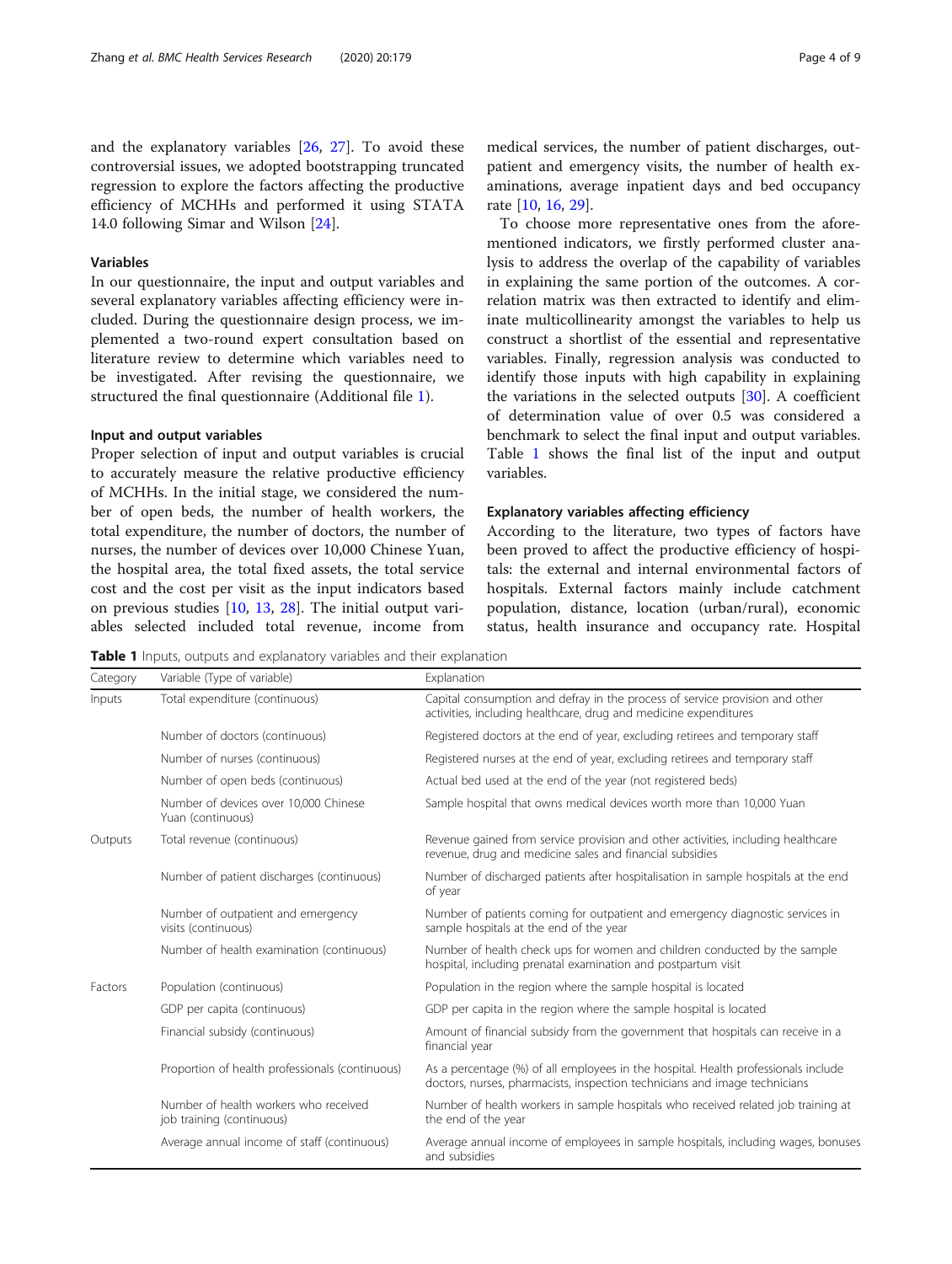staff, educational status, income, average length of stay and hospital scale are frequently selected as the internal factors [\[10](#page-7-0), [14](#page-8-0)–[16,](#page-8-0) [31\]](#page-8-0).

After reviewing the literature, we determined the candidate variables. We conducted a two-round expert consultation to discuss which explanatory variables should be selected from the candidate variables. Finally, population, GDP per capita in the sample region and financial subsidy from the government in a given financial year were selected as the external environmental factors. Internal environmental factors included the proportion of health professionals in the staff, the number of health workers who received job training and the average annual income of the staff (Table [1](#page-3-0)).

# Results

# Descriptive statistics of the input, output and explanatory variables

Table 2 describes the mean (SD) for the input, output and explanatory indicators of district- and county-level MCHHs. In general, no remarkable differences were observed in terms of the outputs and inputs amongst these two types of MCHHs, although district-level hospitals had more visits and discharged patients compared with county-level hospitals. With regard to explanatory variables, a considerable difference was observed in terms of population and GDP per capita between the district- and county-level MCHHs. Additionally, the number of health workers who received relevant job training in the district-level hospitals was slightly higher than that in the county-level hospitals.

Bootstrapping bias-estimated productive efficiency scores Figures [1](#page-5-0) and [2](#page-5-0) present the distribution of the productive efficiency scores of district- and county-level MCHHs with and without bias corrections. Overall, the productive efficiency scores in the traditional DEA model were higher than those of the bias-corrected scores in bootstrapping DEA.

### Productive efficiency of district-level MCHHs

After correcting bias via a bootstrapping DEA, the mean of TE, PTE and SE in district-level MCHHs was 0.7433, 0.8633 and 0.9335, respectively. This result indicated that these MCHHs should, on average, increase their outputs by 13.67% with the same volume of inputs to achieve an effective level.

Figure [1](#page-5-0) shows the distribution of TE, PTE and SE in 33 district-level MCHHs. All hospitals presented a TE and PTE scores less than 1, which meant that inefficiency was serious. Furthermore, the majority of the hospitals had a TE score of less than 0.9, and the hospitals with a PTE score between 0.80 and 0.99 accounted for approximately 85%. For SE, the data indicated that more than a half of MCHHs (54.5%) were operating under CRS, implying that these hospitals had no need to adjust their size to achieve optimal scale.

### Productive efficiency of county-level MCHHs

The productive efficiency of county-level MCHHs was low with average bias-corrected TE and PTE scores of 0.5483 and 0.6081, respectively, whilst the score of SE was 0.9329. If the MCHHs in the sample were operating

Table 2 Statistical description for input, output and explanatory variables of district- and county-level MCHHs

| Category | Variable                                           | District level          | County level           |
|----------|----------------------------------------------------|-------------------------|------------------------|
|          |                                                    | Mean $\pm$ SD           | Mean $\pm$ SD          |
| Inputs   | Total expenditure (10,000 RMB)                     | $9942.15 \pm 791.14$    | $8650.51 \pm 118.19$   |
|          | Number of doctors                                  | $18.64 \pm 10.97$       | $15.52 \pm 9.86$       |
|          | Number of nurses                                   | $14.18 \pm 7.08$        | $12.61 \pm 11.55$      |
|          | Number of open beds                                | $31.81 \pm 9.84$        | $27.03 \pm 11.23$      |
|          | Number of devices                                  | $45.76 \pm 6.51$        | $31.90 \pm 11.40$      |
| Outputs  | Total revenue (10,000 RMB)                         | $11,060.88 \pm 954.45$  | $9269.32 \pm 1063.23$  |
|          | Number of patient discharges                       | $2190.44 \pm 687.19$    | $990.03 \pm 176.97$    |
|          | Number of outpatient and emergency visits          | $27,175.58 \pm 5561.71$ | 18,558.79 ± 2940.86    |
|          | Number of health examination                       | $13,756.32 \pm 7145.35$ | 13,087.94 ± 3074.63    |
| Factors  | Population                                         | 444,967.42 ± 197.25     | $251,604 \pm 132.10$   |
|          | GDP per capita (RMB)                               | $41,566.27 \pm 224.18$  | $26,179.51 \pm 145.50$ |
|          | Financial subsidy (10,000 RMB)                     | 7021.21 ± 454.33        | $6864.05 \pm 767.72$   |
|          | Proportion of health professionals (%)             | $42.63 \pm 3.71$        | $40.34 \pm 3.56$       |
|          | Number of health workers who received job training | $35.24 \pm 2.50$        | $26.67 \pm 3.74$       |
|          | Average annual income of staff (RMB)               | 1313.87 ± 126.74        | $1106.42 \pm 162.56$   |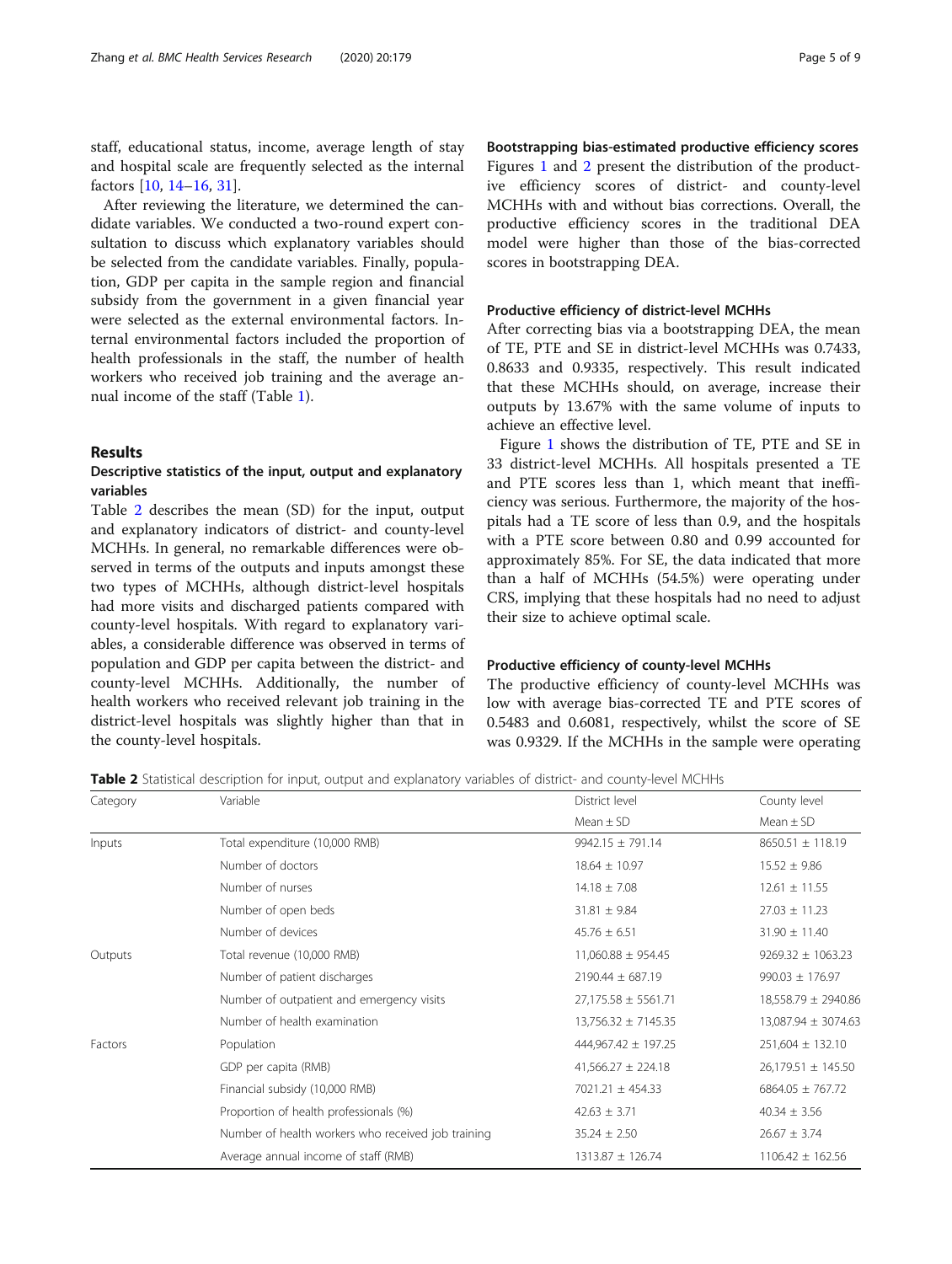<span id="page-5-0"></span>

efficiently, then they should have produced 39.19% more outputs with the same volume of inputs.

As shown in Fig. 2, more than half of the MCHHs garnered TE and PTE scores less than 0.7, suggesting that these hospitals operated at low efficiency. Similar to district-level MCHHs, no hospitals obtained TE and PTE scores equal to 1. SE was less of a problem as the remaining 29 hospitals (34.52%) operated under CRS, and the scores of 33 hospitals (39.28%) ranged from 90 to 99%.

# Difference in productive efficiency between district- and county-level MCHHs

As shown in Table [3](#page-6-0), the differences in TE, PTE and SE between the district- and county-level MCHHs were identified via Student's t-test. The TE and PTE scores were significantly different  $(p < 0.001)$ , in which the district-level MCHHs performed more efficiently than the county-level MCHHs. However, the difference was not statistically significant ( $p = 0.980$ ) in terms of SE scores.

# Determinants of productive efficiency based on bootstrap truncated regression

The bootstrap truncated regression model considered the TE score as the dependent variable and the external and internal hospital environmental factors as the independent variables. This model was established to analyse the effects of these factors.

As shown in Table [4,](#page-6-0) the proportion of health professionals (district level:  $\beta = 0.57$ , 95% CI = 0.30–0.85; county level:  $\beta$  = 0.33, 95% CI = 0.15–0.52) had a positive association with efficiency scores. Similarly, the productive efficiency scores of district- ( $\beta$  = 0.67, 95% CI = 0.26– 1.08) and county-level MCHHs ( $β = 0.34$ , 95% CI = 0.14– 0.54) increased accordingly with the addition of the number of health workers who received relevant job training. Moreover, the amount of financial subsidies from the government ( $\beta$  = 0.07, 95% CI = 0.05–0.09) was proportional to the productive efficiency of county-level MCHHs. With regard to the other factors, the results suggested that they had no significant relationship with the overall productive efficiency ( $p > 0.05$ ).

# **Discussion**

This study provides insights into the productive efficiency of district- and county-level MCHHs and their associated factors using the samples from Shanxi Province, China. Overall, these hospitals operated with low productive efficiency, but inefficiency in terms of SE was not obvious.

With respect to district-level MCHHs, all units were found to be inefficient in terms of TE and PTE, and the TE scores for most hospitals (93.9%) were less than 0.9. Thus, the overall technical inefficiency of district-level MCHHs in Shanxi Province is serious but with huge potential for improvement. In other words, the resources invested to MCHHs at their current size are not fully

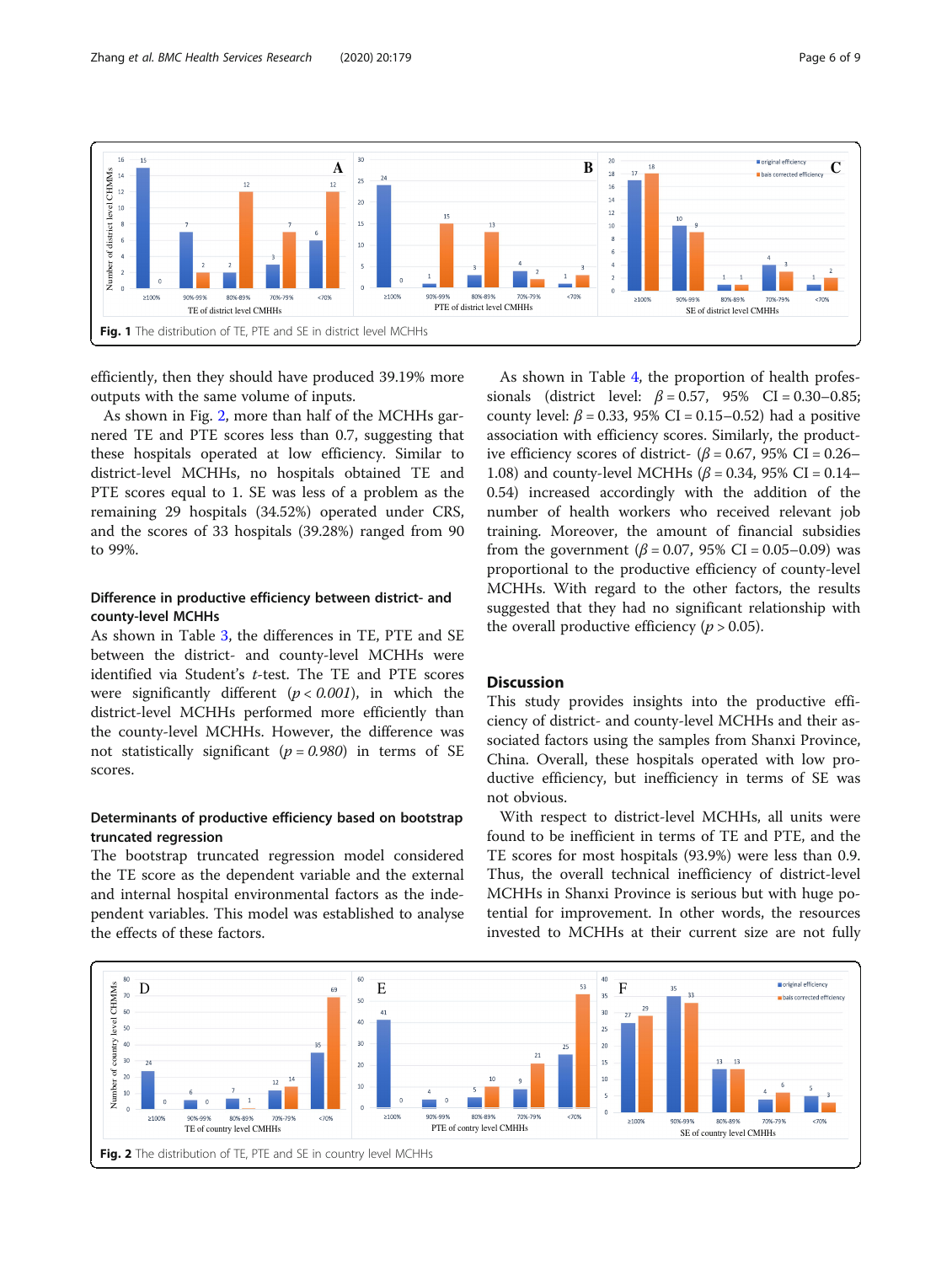<span id="page-6-0"></span>Table 3 Comparison of difference in TE, PTE and SE scores between district- and county-level MCHHs

|     | Hospital       | Ν  | Mean   | S.D.   | Р       |
|-----|----------------|----|--------|--------|---------|
| TF  | District level | 33 | 0.7433 | 0.1327 | < 0.001 |
|     | County level   | 84 | 0.5483 | 0.1513 |         |
| PTF | District level | 33 | 0.8633 | 0.0777 | < 0.001 |
|     | County level   | 84 | 0.6081 | 0.1643 |         |
| SF  | District level | 33 | 0.9335 | 0.1350 | 0.980   |
|     | County level   | 84 | 0.9329 | 0.1055 |         |

utilised, and their output is insufficient [\[10](#page-7-0), [25\]](#page-8-0). Similarly, PTE was a widespread problem, that is, the capacity of management and technology in the district-level MCHHs was rather low. Although more than half of the hospitals performed under CRS, the scales of operation of these inefficient hospitals should be adjusted.

The inefficiency of the county-level MCHHs presented in this study was more severe than that of the district-level MCHHs. On the one hand, all hospitals did not achieve an optimal output value, similar to the situation of the districtlevel MCHHs. On the other hand, an average of 45.17% of the health resources of the county-level MCHHS were wasted, and the majority (80%) performed with a productive efficiency score less than 0.7. These findings suggest that productive efficiency can be improved by optimal utilisation of the available health resources of primary-level MCHHs.

These results were in agreement with those of Athanassopoulos [[32\]](#page-8-0), who pointed out that district-level MCHHs have a higher TE and PTE compared with county-level MCHHs. A possible explanation is that the huge disparity in terms of economic status between the rural and urban areas in China results in uneven distribution of health resources, especially in terms of the professional health workforce. Under such a circumstance, district-level MCHHs in urban regions obtain more technical and financial support than county-level MCHHs, allowing the former to operate efficiently [\[33](#page-8-0)].

Regression coefficients of the proportion of health professionals and the number of health workers who received job training indicated that these two variables had a significant positive relationship with the overall technical efficiency of district- and county-level MCHHs. These results were consistent with those of other studies. Indeed, health workers, as the core health resource in hospitals, have a direct effect on the quantity and quality of health services and substantially contribute to outputs [[11,](#page-7-0) [34](#page-8-0)]. However, most skilled health technicians are unwilling to work in primary healthcare sectors due to low income and high-pressure working conditions [[6,](#page-7-0) [7,](#page-7-0) [10\]](#page-7-0). These factors explain why these hospitals fail to attract and retain patients, thereby further reducing their productive efficiency. Thus, introducing qualified personnel from the outside and training internal personnel to improve their skills are effective measures to enhance the service capabilities and optimise the outputs of primary-level MCHHs.

With regard to the external environmental factors, the regression model showed a statistically significant and positive relationship between financial subsidy from the government and productive efficiency of county-level MCHHs. As non-profit public hospitals in China, county-level MCHHs provide affordable basic medical services for low-income rural residents and undertake public health projects, such as vaccination for children and postpartum visit, free of charge. The financial subsidy from the government is usually regarded as the main source of hospital income (the proportion of income from financial subsidy to total income, on average, reached 86% in our study). However, in poor counties, MCHHs are unable to receive adequate financial support from their governments. Under such conditions, countylevel hospitals lack funds to provide free MCHC, thereby negatively affecting their outputs [\[35,](#page-8-0) [36\]](#page-8-0).

Notably, the coefficient of GDP per capital had no significant effect on efficiency scores. This finding was

Table 4 Estimation results from bootstrap truncated regressions

| Dependent variable                       | District-level MCHHs |                 |                     | County-level MCHHs |  |
|------------------------------------------|----------------------|-----------------|---------------------|--------------------|--|
|                                          | β                    | 95% CI          | β                   | 95% CI             |  |
| Population (in logs)                     | 0.06                 | $(-0.09, 0.21)$ | 0.03                | $(-0.03, 0.09)$    |  |
| GDP per capita (in logs)                 | $-0.05$              | $(-0.15, 0.03)$ | $-0.03$             | $(-0.09, 0.01)$    |  |
| Financial subsidy (in logs)              | $-0.02$              | $(-0.25, 0.20)$ | $0.07***$           | (0.05, 0.09)       |  |
| Health professionals                     | $0.57***$            | (0.30, 0.85)    | $0.33***$           | (0.15, 0.52)       |  |
| Health workers who received job training | 0.67                 | (0.26, 1.08)    | $0.34$ <sup>*</sup> | (0.14, 0.54)       |  |
| Average annual income of staff (in logs) | 0.02                 | $(-0.18, 0.23)$ | 0.01                | $(-0.01, 0.04)$    |  |
| Sigma                                    | 0.06                 |                 | 0.05                |                    |  |
| Log likelihood                           | 42.69                |                 | 119.27              |                    |  |
| Wald x2                                  | 51.89                |                 | 512.30              |                    |  |

\*:  $p < 0.05$ ; \*\*:  $p < 0.001$ ; 2000 bootstrapping replications were used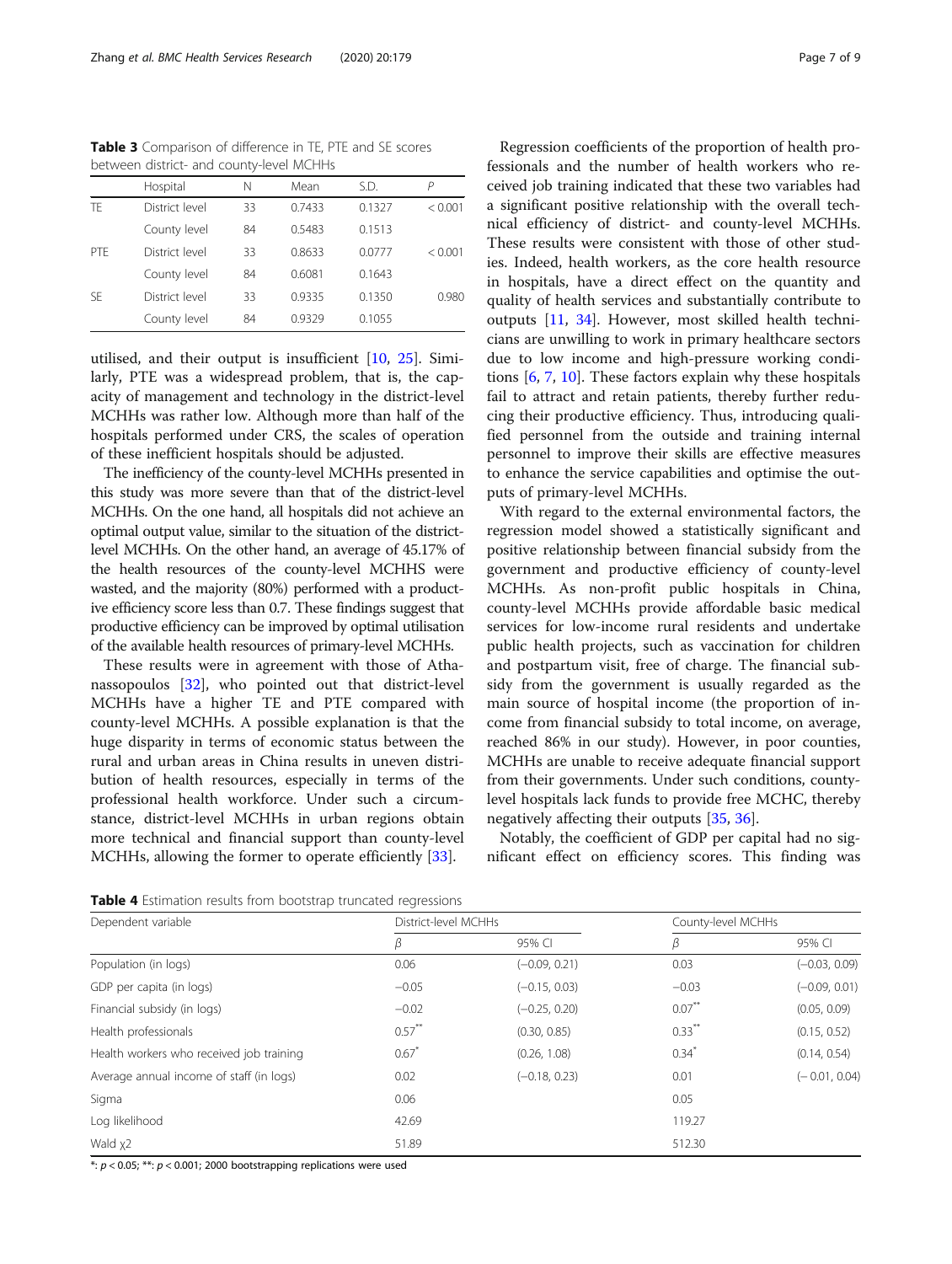<span id="page-7-0"></span>inconsistent with that of other studies [10, [37](#page-8-0)]. A possible explanation is the huge disparity in the distribution of health resources between primary health institutions and tertiary hospitals. This circumstance forces patients to visit higher level hospitals to receive better quality of services in China [\[38](#page-8-0)]. Accordingly, most women and children tend to choose provincial or municipal MCHHs. This tendency may result in a reduced variation in outputs, such as in terms of the number of outpatients and inpatients, amongst developed and underdeveloped areas. Therefore, this variable is not sensitive for productive efficiency in the model.

Several limitations in our study should be mentioned. Firstly, the sample size of 33 district-level MCHHs is relatively small, although we adopted a bootstrapping DEA to correct bias. Secondly, factoring only six independent variables representing external and internal hospital environmental factors is insufficient to explain the variation in productive efficiency scores in bootstrap truncated regressions due to the inaccessibility of other data. Thirdly, given the lack of information about the case mix of each hospital or patient outcome, variables related to service quality (such as risk-adjusted mortality) were not included in the output when we created the DEA model. Therefore, further research should consider the quality of care whenever data are available.

Despite the aforementioned limitations, this study is still considered a laudable attempt to explore the productive efficiency of primary-level MCHHs and identify their associated multi-faceted factors, especially after the implementation of China's new round of health care system reforms.

# Conclusions

Overall, the efficiency of district- and county-level MCHHs is rather low and needs to be improved, especially in terms of TE and PTE. The factors that are significantly associated with productive efficiency have several implications. Firstly, introducing additional medical personnel and ensuring the stability of the workforce should be prioritised. Secondly, vocational training and continuing education for health care technicians must be provided to enhance their medical skills and improve the efficiency of primary-level MCHHs. Thirdly, the government needs to provide sufficient financial subsidy for primary-level MCHHs to compensate for service costs.

### Supplementary information

Supplementary information accompanies this paper at [https://doi.org/10.](https://doi.org/10.1186/s12913-020-5032-y) [1186/s12913-020-5032-y](https://doi.org/10.1186/s12913-020-5032-y).

Additional file 1. Questionnaire.

#### Abbreviations

CRS: Constant return to scale; DEA: Data envelopment analysis; DMU: Decision-making unit; DRS: Decreasing returns to scale; IRS: Increasing returns to scale; MCHC: Maternal and child health care; MCHHs: Maternal and child health hospitals; MDGs: Millennium Development Goals; PTE: Pure technical efficiency; SE: Scale efficiency; TE: Technical efficiency; VRS: Variable return to scale

### Acknowledgements

Not applicable.

#### Authors' contributions

All authors made significant contributions to this study. TZ conceptualised the study. WL collected and analysed the data. TZ wrote the first draft of the manuscript. WL and HT interpreted the results and revised the manuscript. HT critically commented on the paper. The final version submitted for publication was read and approved by all authors.

#### Funding

This study was supported by the National Natural Science Foundation of China (NO. 71774061).

#### Availability of data and materials

The data sets analysed during this study are available from the corresponding author upon reasonable request.

### Ethics approval and consent to participate

Not Applicable.

#### Consent for publication

Not applicable.

# Competing interests

The authors declare that they have no competing interests.

### Received: 22 August 2019 Accepted: 24 February 2020 Published online: 06 March 2020

#### References

- 1. Lawn JE, Tinker A, Munjanja SP, Cousens S. Where is maternal and child health now? Lancet. 2006;368(9546):1474–7.
- 2. Guo Y, Bai J, Na H. The history of China's maternal and child health care development. Semin Fetal Neonatal Med. 2015;20(5):309–14.
- 3. United Nations Department of Political Affairs (UNDPA). United Nations Millennium Declaration. The Wiley-Blackwell Encyclopedia of Globalization. 2000;20(1):182–221.
- 4. WHO. Health in 2015, from MDGs, Millennium Development Goals to SDGs, Sustainable Development Goals. Geneva: World Health Organisation; 2015.
- 5. China women and children development program. [http://www.gov.cn/](http://www.gov.cn/ztzl/61/content_627720.htm) [ztzl/61/content\\_627720.htm.](http://www.gov.cn/ztzl/61/content_627720.htm) Accessed 28 May 2007.
- 6. Zeng Y, Hesketh T. The effects of China's universal two-child policy. Lancet. 2016;388(10054):1930–8.
- 7. Li Y, Zhang Y, Fang S, Liu S, Liu X, Li M, Liang H, Fu H. Analysis of inequality in maternal and child health outcomes and mortality from 2000 to 2013 in China. Int J Equity Health. 2017;16(1):66.
- Strand MA, Fischer PR. An appraisal of China's progress toward the Millennium Development Goals as they relate to children. Ann Trop Paediatr. 2013;34(3):156–64.
- 9. Lozano R, Wang H, Foreman KJ, Rajaratnam JK, Naghavi M, Marcus JR, Dwyer-Lindgren L, Lofgren KT, Phillips D, Atkinson C, Lopez AD. Progress towards Millennium Development Goals 4 and 5 on maternal and child mortality: an updated systematic analysis. Lancet. 2016;378(9797):1139–65..
- 10. Xuan W, Luo H, Qin X, Feng J, Gao H, Feng Q. Evaluation of performance and impacts of maternal and child health hospital services using Data Envelopment Analysis in Guangxi Zhuang Autonomous Region, China: a comparison study among poverty and non-poverty county level hospitals. Int J Equity Health. 2016;15(1):131.
- 11. Ren Z, Song P, Theodoratou E, Guo S, An L. China's human resources for maternal and child health: a national sampling survey. BMC Health Serv Res. 2015;15(1):561.
- 12. White paper on medical and health services in China [http://www.chinadaily.](http://www.chinadaily.com.cn/china/2012-12/27/content_16059095_3.htm) [com.cn/china/2012-12/27/content\\_16059095\\_3.htm.](http://www.chinadaily.com.cn/china/2012-12/27/content_16059095_3.htm) Accessed 27 Dec 2012.